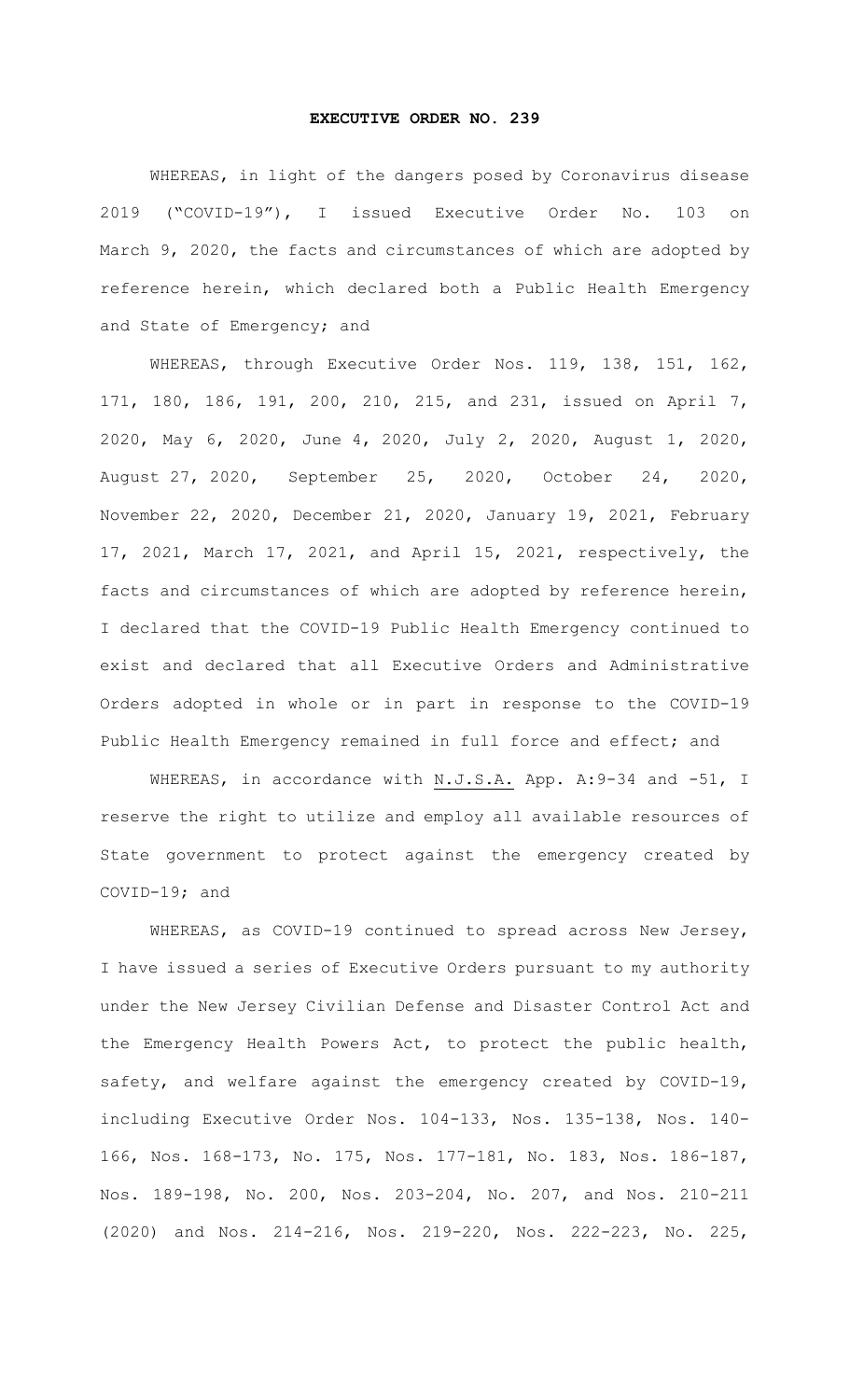Nos. 228-235 and Nos. 237-238 (2021), the facts and circumstances of which are all adopted by reference herein; and

WHEREAS, to limit community spread from person-to-person contact through use of social mitigation measures, Executive Order No. 107 (2020) closed certain businesses, including recreational and entertainment businesses, and limited certain activities, including gatherings; and

WHEREAS, after consultation with officials from the Department of Health ("DOH"), I announced a multi-stage New Jersey's Road Back Plan for the methodical and strategic reopening of businesses and activities based on scientific data and metrics concerning the level of disease transmission risk and essential classification; and

WHEREAS, because of the progress we had made in our fight against the COVID-19 pandemic in New Jersey, I was able to announce a series of reopening steps over the course of several months, including increasing the indoor and outdoor gathering limit; and

WHEREAS, indoor dining was permitted to resume on September 4, 2020, pursuant to Executive Order No. 183, with strict health and safety protocols in place, including limiting the number of patrons to 25 percent of the establishment's stated maximum capacity; and

WHEREAS, Executive Order No. 157 (2020) permitted certain recreation and entertainment businesses, to open their indoor premises subject to their compliance with specified health and safety protocols, including the same 25 percent capacity limitation; and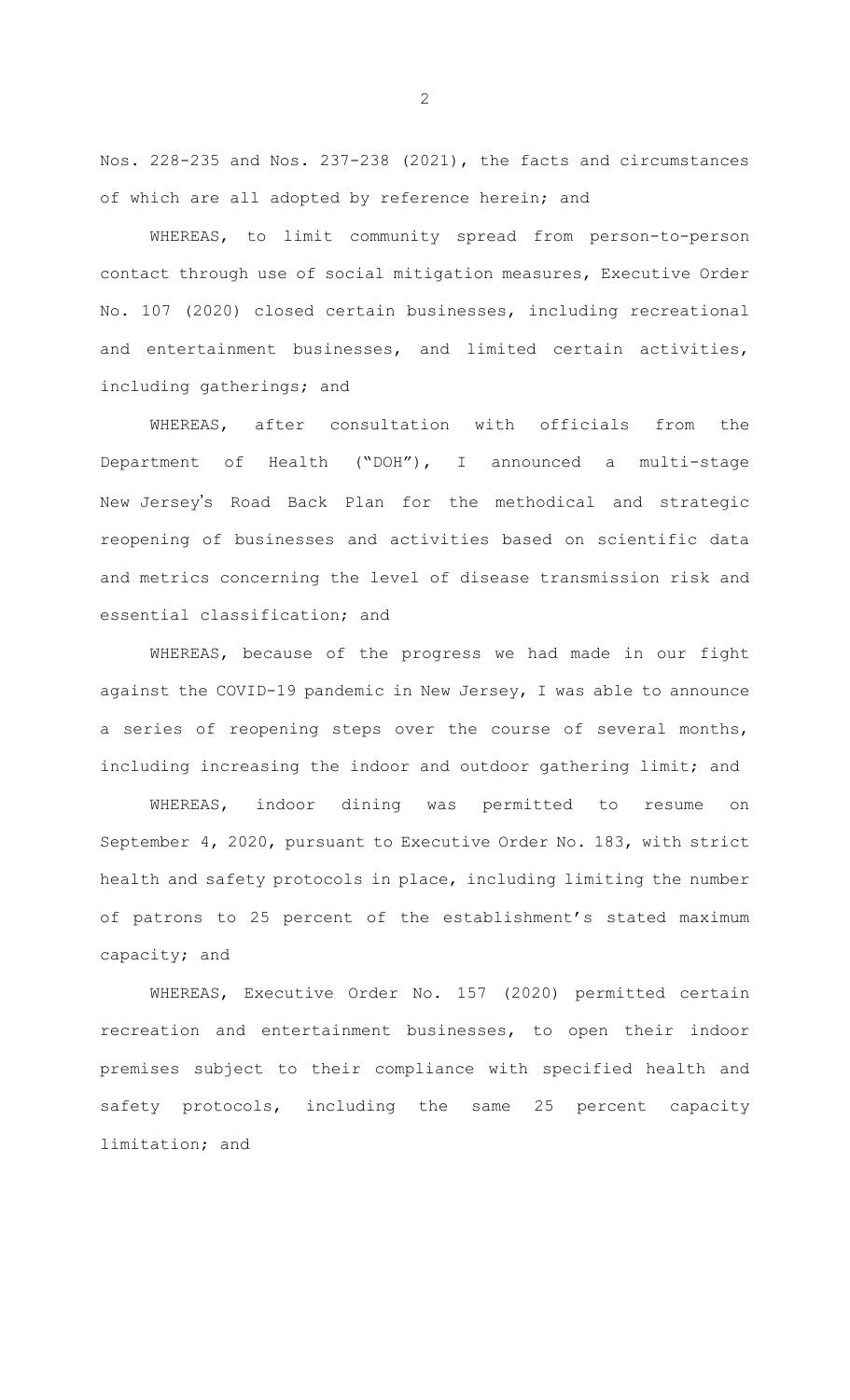WHEREAS, Executive Order No. 157 (2020) permitted casinos and racetracks to resume operations conditioned on their compliance with requirements imposed by the Division of Gaming Enforcement and New Jersey Racing Commission; and

WHEREAS, Executive Order No. 181 (2020), permitted gyms, fitness centers, and health clubs to open their indoor spaces to the public at 25 percent of the facility's stated maximum capacity; and

WHEREAS, personal care service facilities were permitted to reopen their premises to the public pursuant to Paragraph 2 of Executive Order No. 157 (2020); and

WHEREAS, Executive Order No. 194 (2020) clarified that premises of indoor facilities providing personal care services are limited to 25 percent of the stated maximum capacity; and

WHEREAS, Executive Order No. 219 (2021) increased the indoor capacity for the aforementioned businesses from 25 percent to 35 percent; and

WHEREAS, Executive Order No. 230 (2021) again increased indoor capacity for certain businesses to 50 percent; and

WHEREAS, the current indoor gatherings limit is set at 25 persons and the current outdoor gatherings limit is set at 500 persons, with certain limited exceptions; and

WHEREAS, Executive Order No. 234 (2021) stated that all athletic practices and competitions conducted outdoors are subject to the 200-person limit, but that athletes, coaches, trainers, and other individuals necessary for the practice or competition are not included in the number of individuals present; and

WHEREAS, that Order also permitted certain catered private events to proceed at 35 percent of the capacity of the room in which they take place, up to 150 persons; and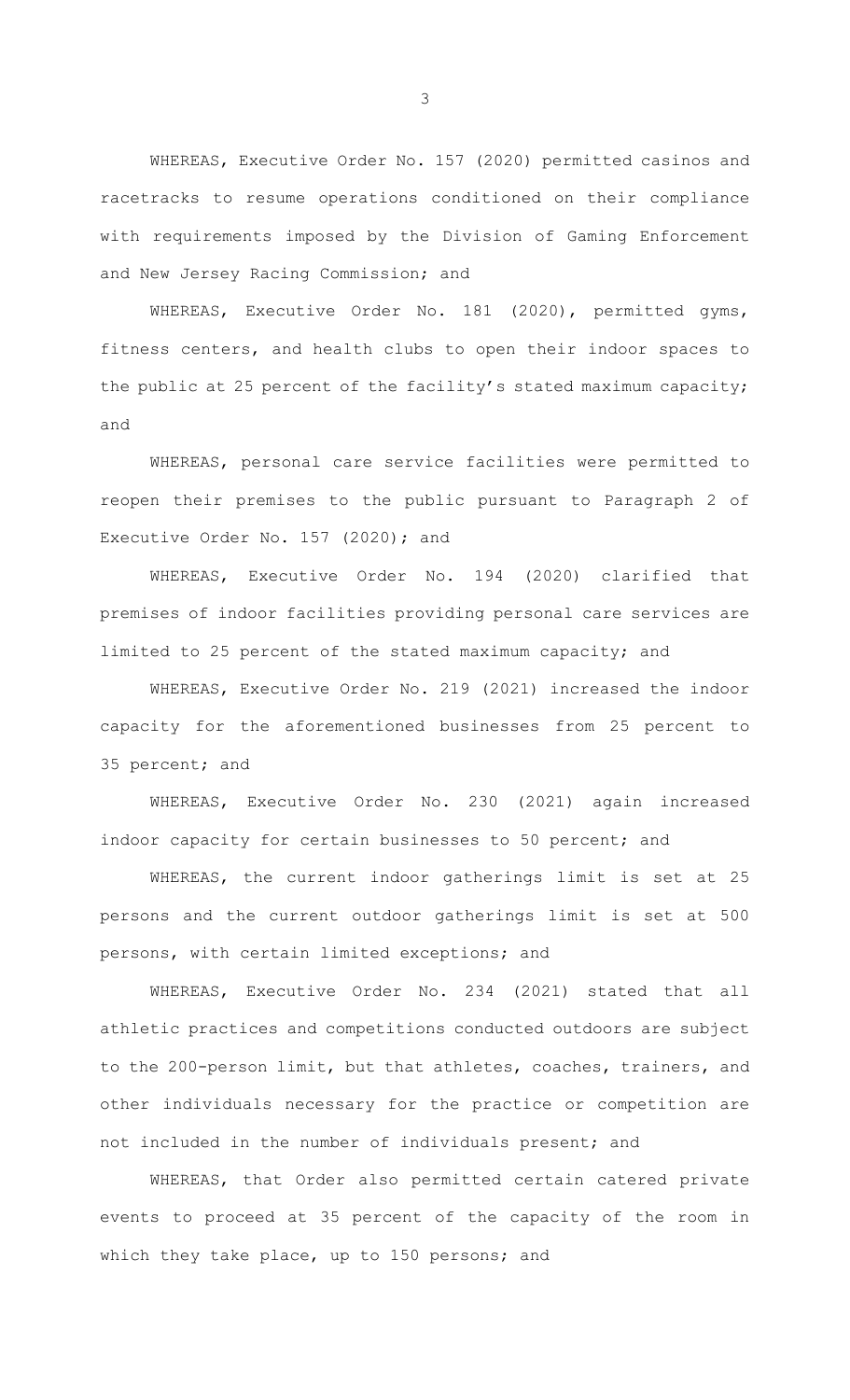WHEREAS, Executive Order No. 234 (2021) increased the capacity for larger venues to 30 percent outdoors, and lowered the threshold for a venue to be considered large to 2,500 fixed seats from 5,000; and

WHEREAS, Executive Order No. 238 (2021) most recently increased the capacity for larger entertainment and sports venues with 1,000 fixed seats or more to 50 percent outdoors, and increased the indoor capacity for catered events to 50 percent of the room in which they take place, up to 250 persons; and

WHEREAS, in the past year, we have gained critical knowledge regarding COVID-19, including a better understanding of the risks associated with certain activities, the activities that are most conducive to spread of the virus, and the safeguards that can be implemented to mitigate those risks; and

WHEREAS, this information, together with expanded access to testing, personal protective equipment, and other materials necessary to protect individuals from spread of the virus, as well as the ongoing COVID-19 Vaccination Plan ("Plan") discussed below, allows for certain activities to continue subject to more limited restrictions; and

WHEREAS, the number of hospitalized patients, patients in intensive care, and ventilators in use, and the spot positivity of COVID-19 tests have decreased significantly over the past few weeks; and

WHEREAS, given the decisive decreases in key statistics, such as the number of hospitalized patients in the State, and the continuation of the State's Plan, described more fully below, the State can take more significant steps to lift certain restrictions that were designed to limit person-to-person contact; and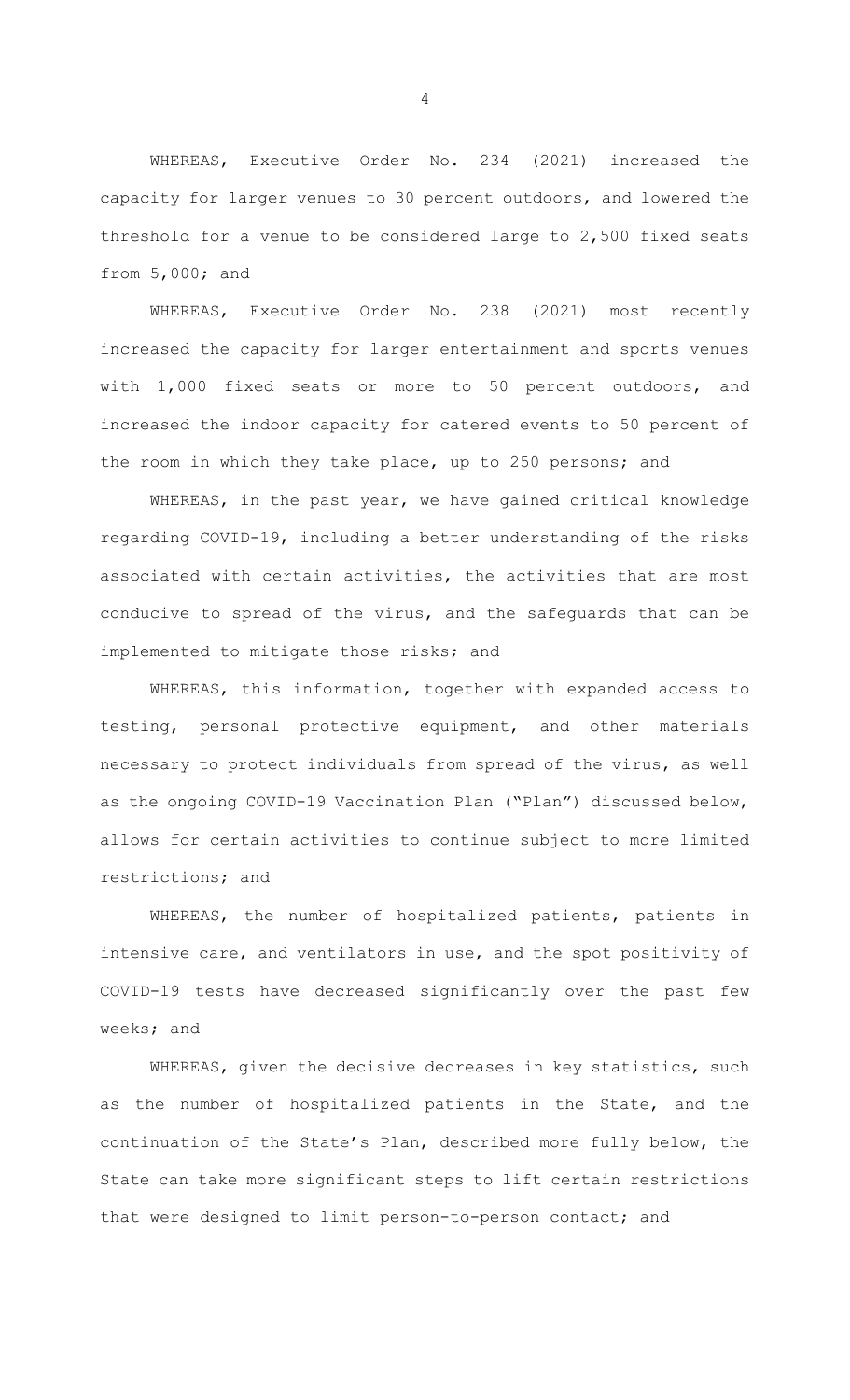WHEREAS, the Center for Disease Control and Prevention ("CDC") has maintained that physical distance of six feet or more is a critical tool in reducing risk in both indoor and outdoor environments, with limited exceptions for K-12 educational settings; and

WHEREAS, it is appropriate to eliminate capacity restrictions on indoor and outdoor businesses and instead utilize physical distancing requirements to limit occupancy in these settings; and

WHEREAS, indoor gatherings are more likely to involve a group of individuals present in a shared space for an extended period of time than businesses in the course of normal operations, and are more likely to involve individuals interacting with each other, so that it is necessary to maintain numerical restrictions on these gatherings in indoor settings at this time; and

WHEREAS, gatherings at private residences are typically more informal than events organized by a commercial entity, so that it is more difficult to enforce health and safety protocols; and

WHEREAS, certain gatherings, including religious services and political activities, are constitutionally protected activities, and restrictions on these gatherings should be less aggressive than restrictions on other gatherings; and

WHEREAS, legislative and judicial proceedings are particularly important to the functioning of the State, the latter of which implicates constitutional rights and foundational privileges, and so should also proceed with less restrictive limits; and

WHEREAS, addiction group counseling services are a critical social and mental health service that necessitate robust group participation, particularly during the COVID-19 pandemic, which has heightened feelings of stress and social isolation, and thus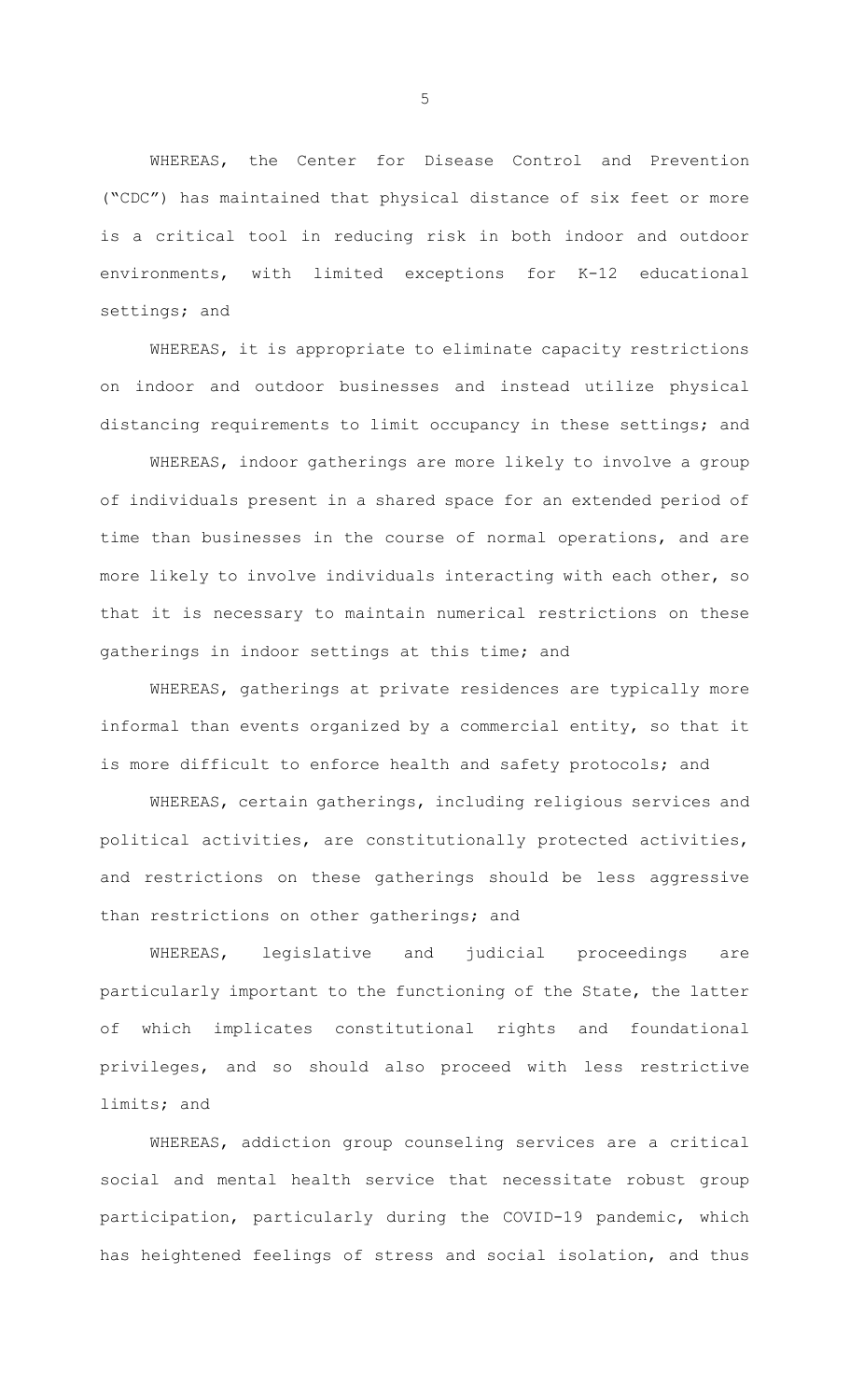can exceed the general gathering limit while following health and safety protocols; and

WHEREAS, certain events such as wedding ceremonies, funerals, and memorial services, which typically happen once in a lifetime, provide benefits to the well-being of the participants such that they can be treated differently from casual social gatherings such as house parties, which occur on a more frequent basis and typically do not present the same compelling need; and

WHEREAS, catered celebrations are structured events with an established list of attendees that would facilitate contact tracing efforts, and involve an overseeing entity capable of overseeing attendee and staff compliance with applicable health and safety protocols, so that all such events can operate at the same capacity as weddings, funerals, and similar events with a higher indoor capacity limitation; and

WHEREAS, the CDC has continued to emphasize that outdoor environments pose a lesser risk of transmission of the virus than indoor environments, so that New Jersey can entirely remove the outdoor gathering limit so long as social distancing and other protective measures remain in place; and

WHEREAS, sports and entertainment venues with a large maximum capacity can accommodate a greater number of individuals at a gathering while still ensuring that a minimum of six feet of distance is maintained between patrons or groups of patrons at all times, including at entrances and egresses to the facility; and

WHEREAS, as part of the State's response to COVID-19, DOH has created a comprehensive Plan to manage the receipt, administration, and tracking of the vaccines developed to inoculate the State's residents and workforce against COVID-19; and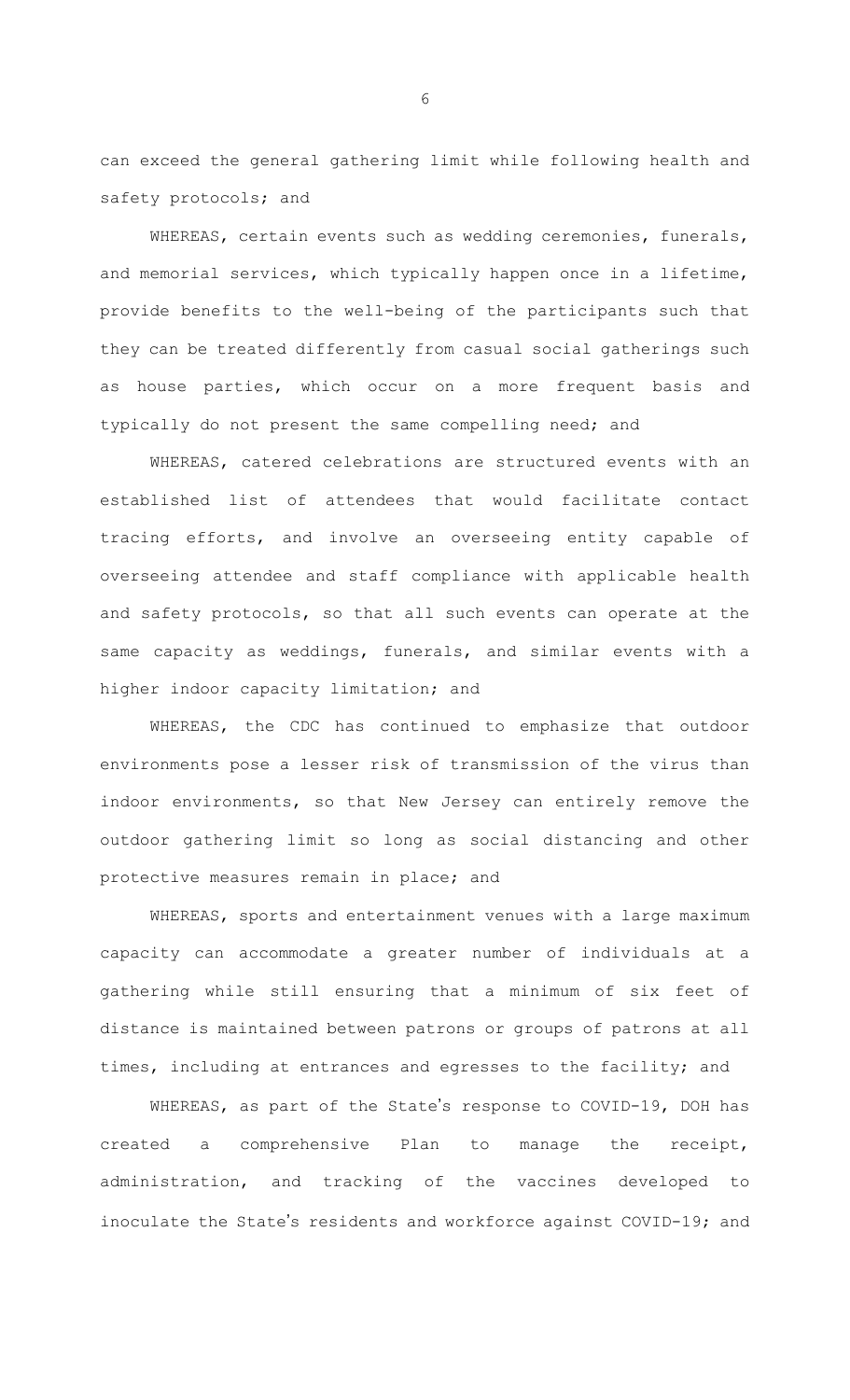WHEREAS, the State has thus far administered nearly 8 million doses of COVID-19 vaccines to individuals that live, work, and are educated in New Jersey and as of April 19, 2021, has deemed all individuals ages 16 and older as eligible to receive the vaccine; and

WHEREAS, the process of vaccinating the population to levels sufficient to establish community immunity is expected to take several months; and

WHEREAS, while New Jersey continues to vaccinate large numbers of individuals each day, it is still appropriate to maintain mitigation protocols, including overall limits on capacity in establishments open to the public, to ensure spread is limited while dissemination of the vaccine continues; and

WHEREAS, it is critical that individuals continue to follow social distancing, masking, and other infection control protocols while vaccine administration is ongoing in the State; and

WHEREAS, the Constitution and statutes of the State of New Jersey, particularly the provisions of N.J.S.A. 26:13-1 et seq., N.J.S.A. App. A: 9-33 et seq., N.J.S.A. 38A:3-6.1, and N.J.S.A. 38A:24 and all amendments and supplements thereto, confer upon the Governor of the State of New Jersey certain emergency powers, which I have invoked;

NOW, THEREFORE, I, PHILIP D. MURPHY, Governor of the State of New Jersey, by virtue of the authority vested in me by the Constitution and by the Statutes of this State, do hereby ORDER and DIRECT:

1. Restaurants, cafeterias, dining establishments, including private, non-profit clubs, and food courts, with or without a liquor license, bars, and all other holders of a liquor license with retail consumption privileges, collectively referred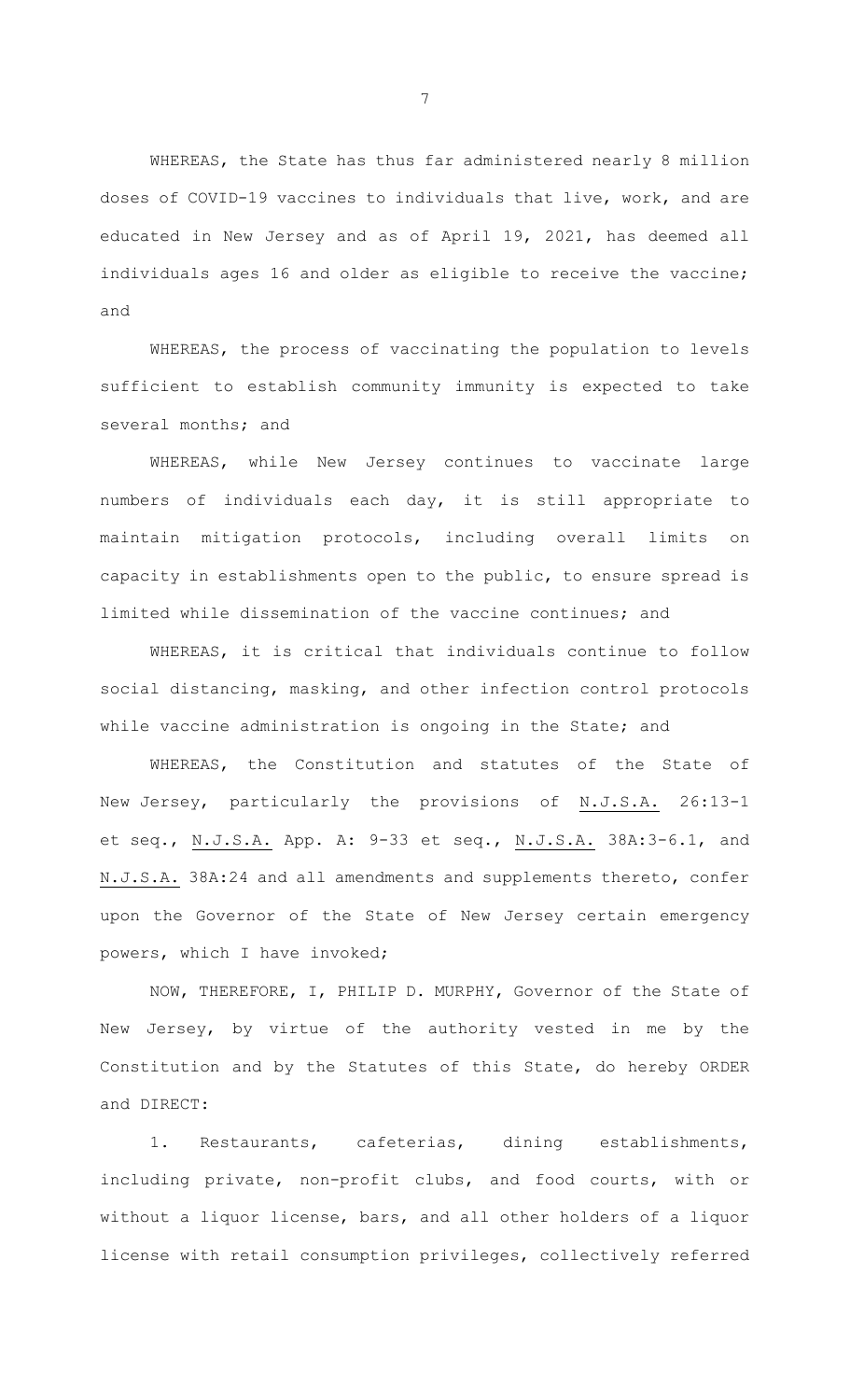to as "food or beverage establishments," that are permitted to offer in-person service in indoor areas are not subject to any percentage-based capacity limit but shall limit capacity to a number that ensures all patrons can remain six feet apart from all other patrons at all times, except for those patrons with whom they are sharing a table. Food and beverage establishments must continue to ensure that tables in indoor areas where individuals or groups are seated are six feet apart in all directions from any other table or seat. Patrons at indoor bar areas may be seated closer than six feet to each other if they arrived as part of the same group, but that group must be six feet apart from other patrons or groups. Where six feet of distance is not possible, establishments must erect barriers between tables or at the bar pursuant to DOH's "Health and Safety Standards for Indoor Dining." Paragraph 10 of Executive Order No. 230 (2021) is hereby superseded to the extent that it conflicts with the provisions of this Paragraph.

2. The following businesses that are open to the public are not subject to any percentage-based capacity limit but shall limit occupancy to a number that ensures that all patrons or groups of patrons entering the facility together can remain six feet apart:

- a. Indoor premises of retail establishments;
- b. Indoor premises of personal care services authorized to reopen their indoor facilities to the public pursuant to Paragraph 2 of Executive Order No. 157 (2020);
- c. Indoor premises of "health clubs," as defined by N.J.S.A. 56:8-39, which include gyms and fitness centers, as well as amusement and water parks, authorized to reopen their indoor facilities to the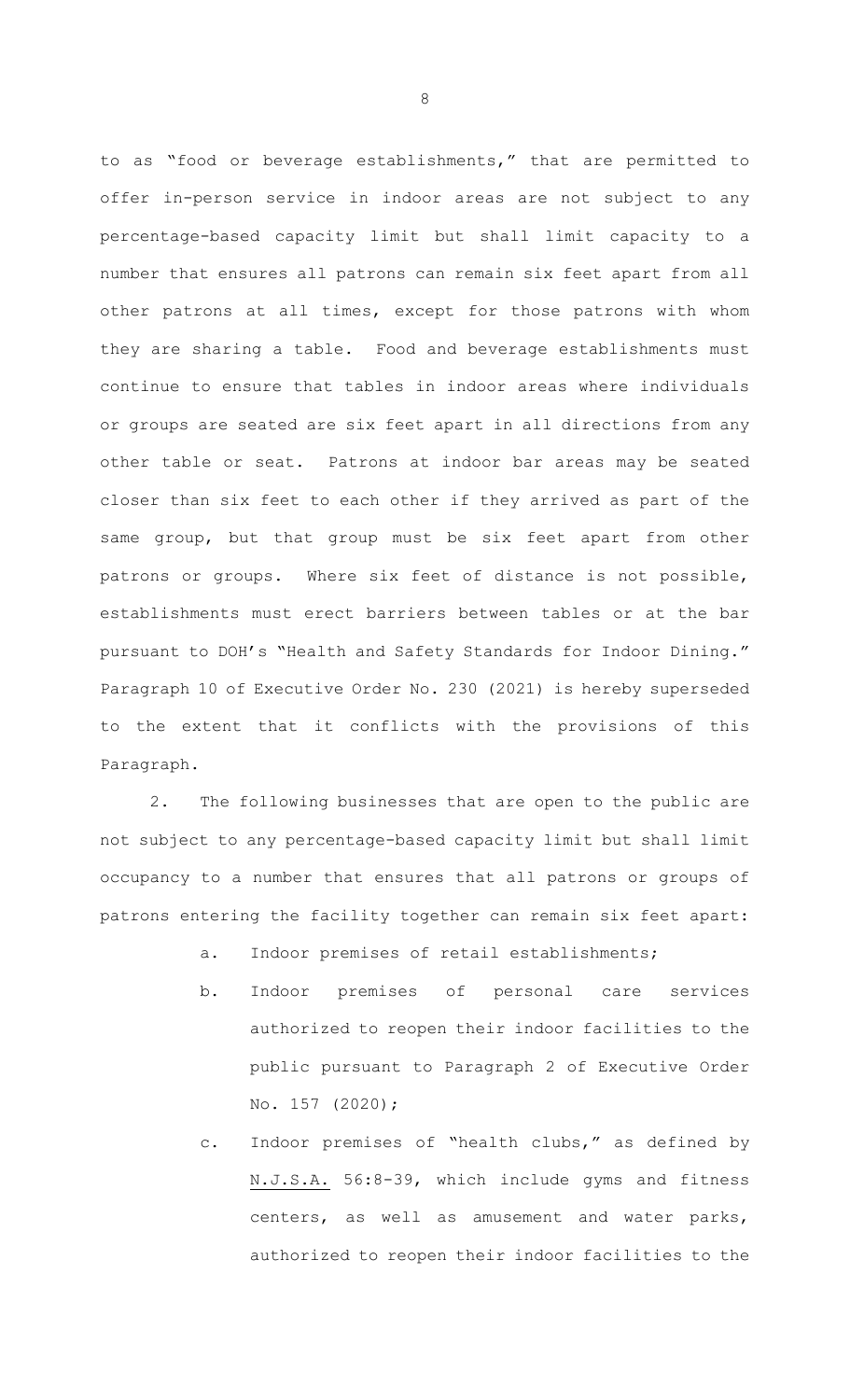public pursuant to Paragraph 1 of Executive Order No. 181 (2020);

- d. Indoor and outdoor premises of recreational and entertainment businesses that were permitted to reopen their indoor facilities to the public pursuant to Paragraph 7 of Executive Order No. 157 (2020), including amusement and water parks; and
- e. Indoor premises of casinos, including casino gaming floors and retail sports wagering lounges.

Paragraph 7 of Executive Order No. 157 (2020) and Paragraphs 11 – 14 of Executive Order No. 230 (2021) are hereby superseded to the extent that they conflict with the provisions of this Paragraph.

3. The number of individuals at indoor social gatherings at private residences or social gatherings in a public space that are not overseen by an operating entity, and that are not religious services or celebrations, political activities, wedding ceremonies, funerals, or memorial services, shall be limited to 50 persons per room. For purposes of this Order, any private residence or residential unit shall be treated as a single "room." The numerical limits on indoor gatherings in Executive Order No. 230 (2021) are hereby superseded.

4. The number of individuals at indoor gatherings that are political activities, wedding ceremonies, wedding receptions, funerals, memorial services, or Alcoholics Anonymous meeting, Narcotics Anonymous meeting, or similar meetings of an addiction support group shall not exceed 250 persons per room, excluding staff of the gathering venue. For purposes of this Order, any private residence or residential unit shall be treated as a single "room." Paragraphs 2 and 4 of Executive Order No. 230 (2021) are hereby superseded to the extent that they conflict with the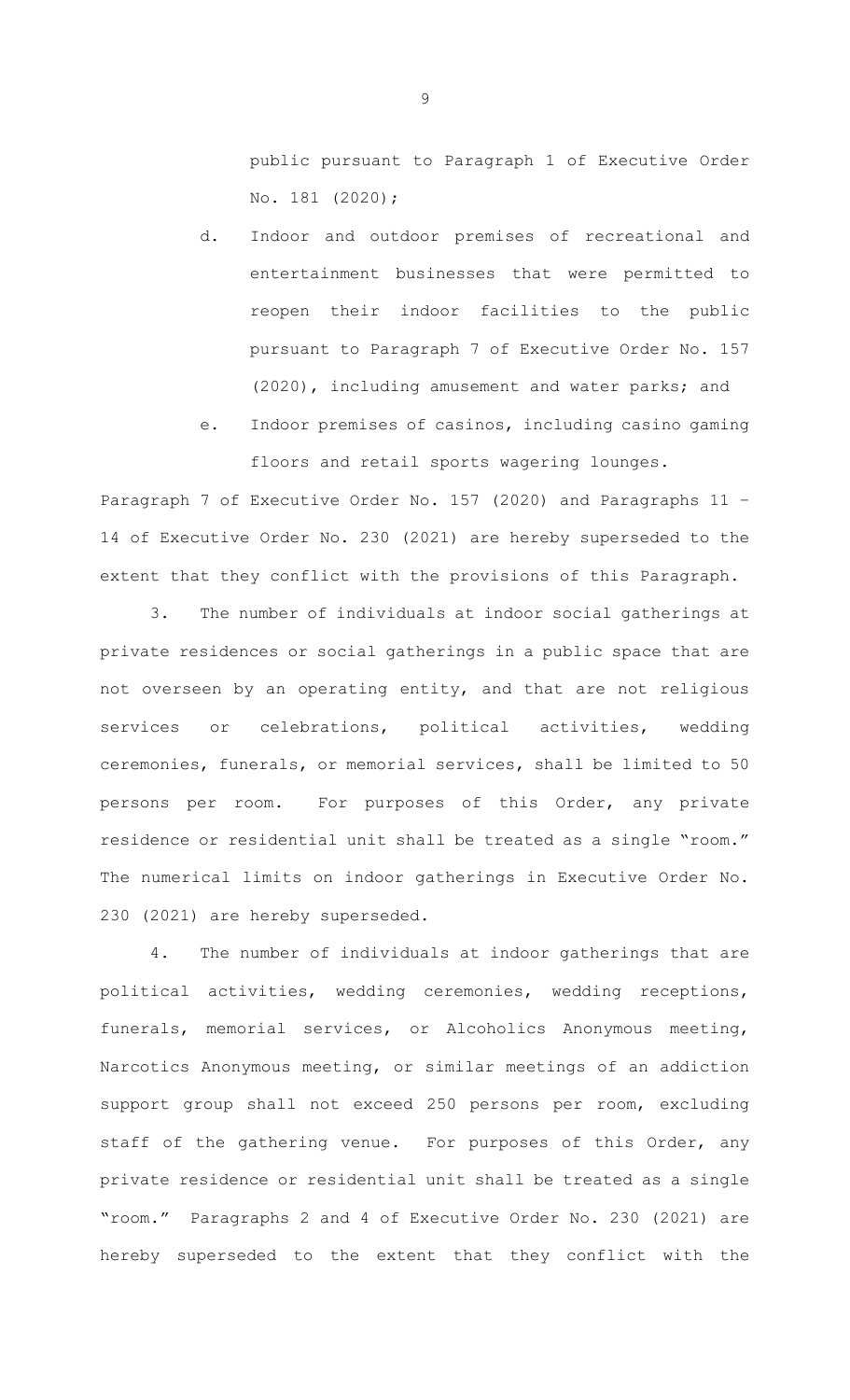provisions of this Order. Legislative proceedings of State, county, or local government, including local Boards of Education, and State and local judicial proceedings are not subject to the capacity limits on gatherings in this or any other applicable Executive Order.

5. The number of individuals at any commercial gathering and other gatherings hosted in a public space by an operating entity, including, but not limited to, trade expositions, conferences, and events hosted by senior centers, shall not exceed 250 persons per room, excluding staff of the gathering venue.

6. The number of individuals at indoor gatherings that are religious services or celebrations, including wedding ceremonies, funerals, and memorial services that involve religious services, are not subject to any percentage-based capacity limit but shall limit occupancy in indoor areas to a number that ensures that all individuals or groups can remain six feet apart. Paragraph 3 of Executive Order No. 230 (2021) is hereby rescinded to the extent that it conflicts with the provisions of this Order.

7. Entertainment centers where performances are viewed or given, including movie theaters, performing arts centers, and other concert venues, that have opened their indoor spaces to the public, must limit the number of patrons in any indoor room where a performance is viewed or given to 250 persons, excluding the entertainment center's employees. The other requirements outlined in Paragraph 2 of Executive Order No. 183 (2020) continue to apply. Paragraph 6 of Executive Order No. 230 (2021) is hereby superseded to the extent that it conflicts with the provisions of this Paragraph.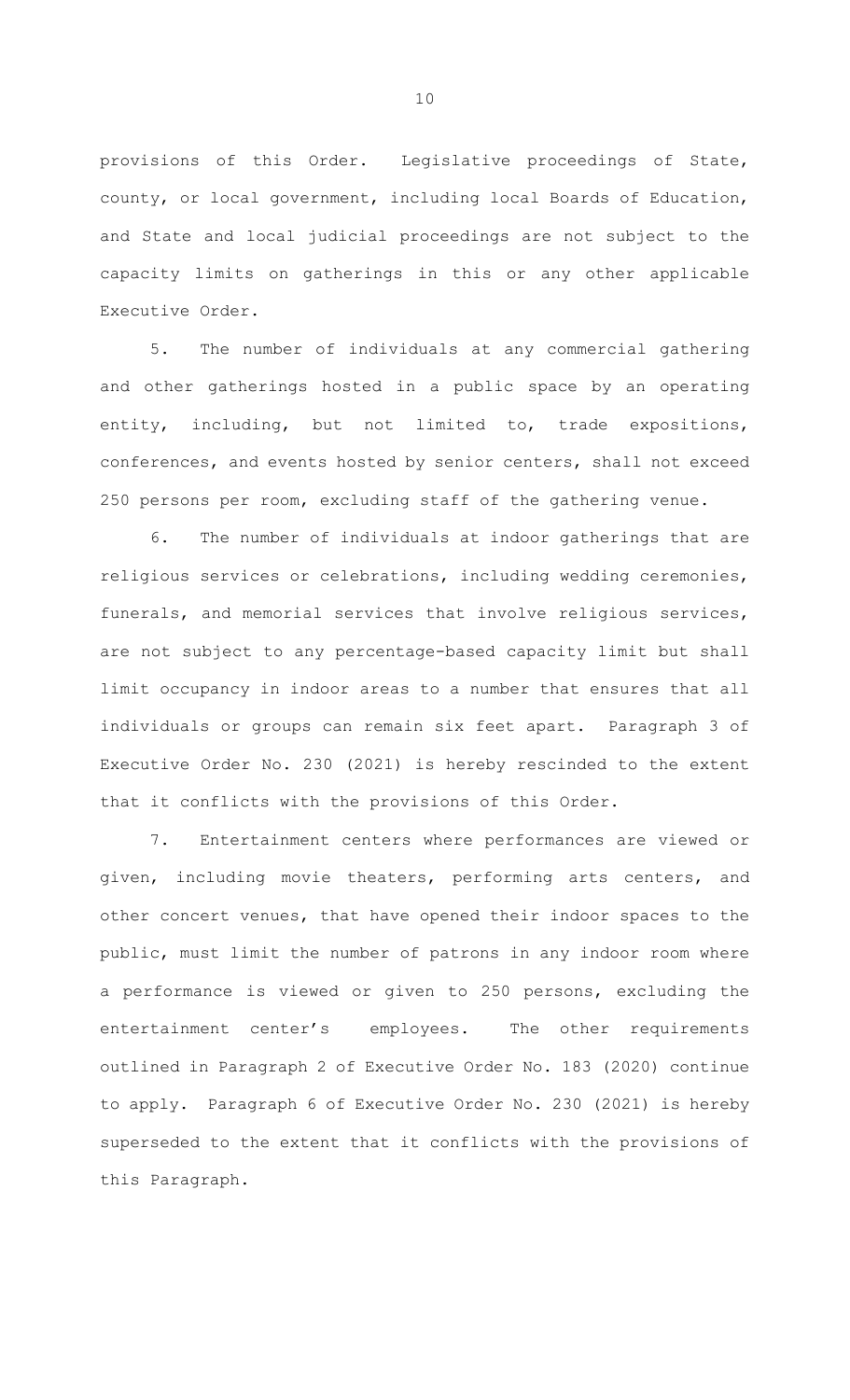8. Recreational or entertainment businesses, and restaurants, cafeterias, dining establishments, food courts, bars, and public and private social clubs where events take place that utilize a licensed caterer or where such venue holds a license to prepare and serve food to the public, must limit the number of patrons participating in any indoor celebrations or similar private catered events to 250 persons per room, excluding the venue's staff. Paragraph 7 of Executive Order No. 238 (2021) is hereby superseded to the extent that it conflicts with the provisions of this Order.

9. No indoor gathering may take place in the State, whether on public or private property, unless it adheres to all of the following rules:

- a. All attendees at the gathering must wear face coverings at all times except where doing so would inhibit the individual's health, where the individual is under two years of age, or when wearing a face covering is impracticable, such as when an individual is eating, drinking, or smoking; and
- b. All attendees at the gathering are required to be six feet apart from other attendees at all times, excluding those with whom an attendee has a close personal relationship, such as immediate family members, caretakers, household members, or romantic partners, as well as excluding a limited number of individuals organizing or maintaining the gathering.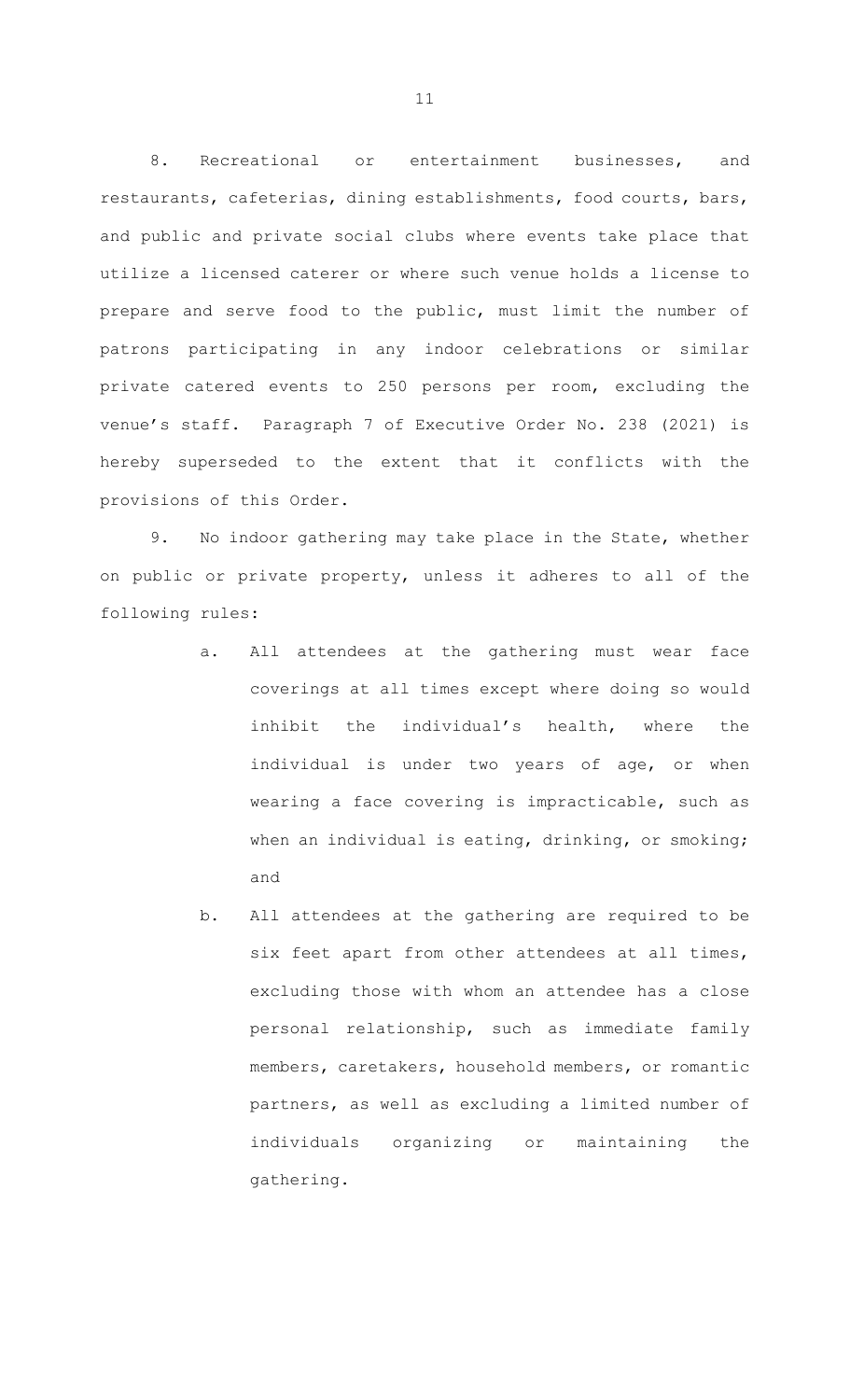10. All athletic practices and competitions, including professional, collegiate, and non-collegiate and non-professional, that are conducted indoors are subject to the indoor gathering limit of 250 persons. Athletes, coaches, referees, and trainers, and other individuals who are necessary for the collegiate sporting event are not included in the number of individuals present at a gathering for purposes of the limits on gatherings. The number of individuals present inside a room where an indoor collegiate athletic practice or competition is taking place may not exceed 250 persons, except that individuals necessary for the sporting event may exceed the 250-person limit. Paragraphs 17 and 19 of Executive Order No. 230 (2021) and Administrative Order No. 2021- 01 are hereby superseded to the extent that they conflict with the provisions of this Paragraph.

11. Sports and entertainment venues, including concert venues and stadiums, with fixed seating capacity of 1,000 or greater, that have opened their indoor spaces to the public may permit a number of patrons and/or members of the public totaling up to 30 percent of the stated maximum capacity of any room where such event is held. Such venues shall continue to follow all applicable requirements in any other Executive Order, Administrative Order, and/or Executive Directive, including, but not limited to, the requirements regarding mask wearing in Executive Order No. 192 (2020). All attendees at the event are required to be six feet apart from other attendees at all times, except that individuals who purchase or reserve tickets together may be seated together but must be six feet away from all other groups or individuals in all directions. This paragraph shall apply to events, including collegiate, youth, and professional sports competitions, that take place in sports and entertainment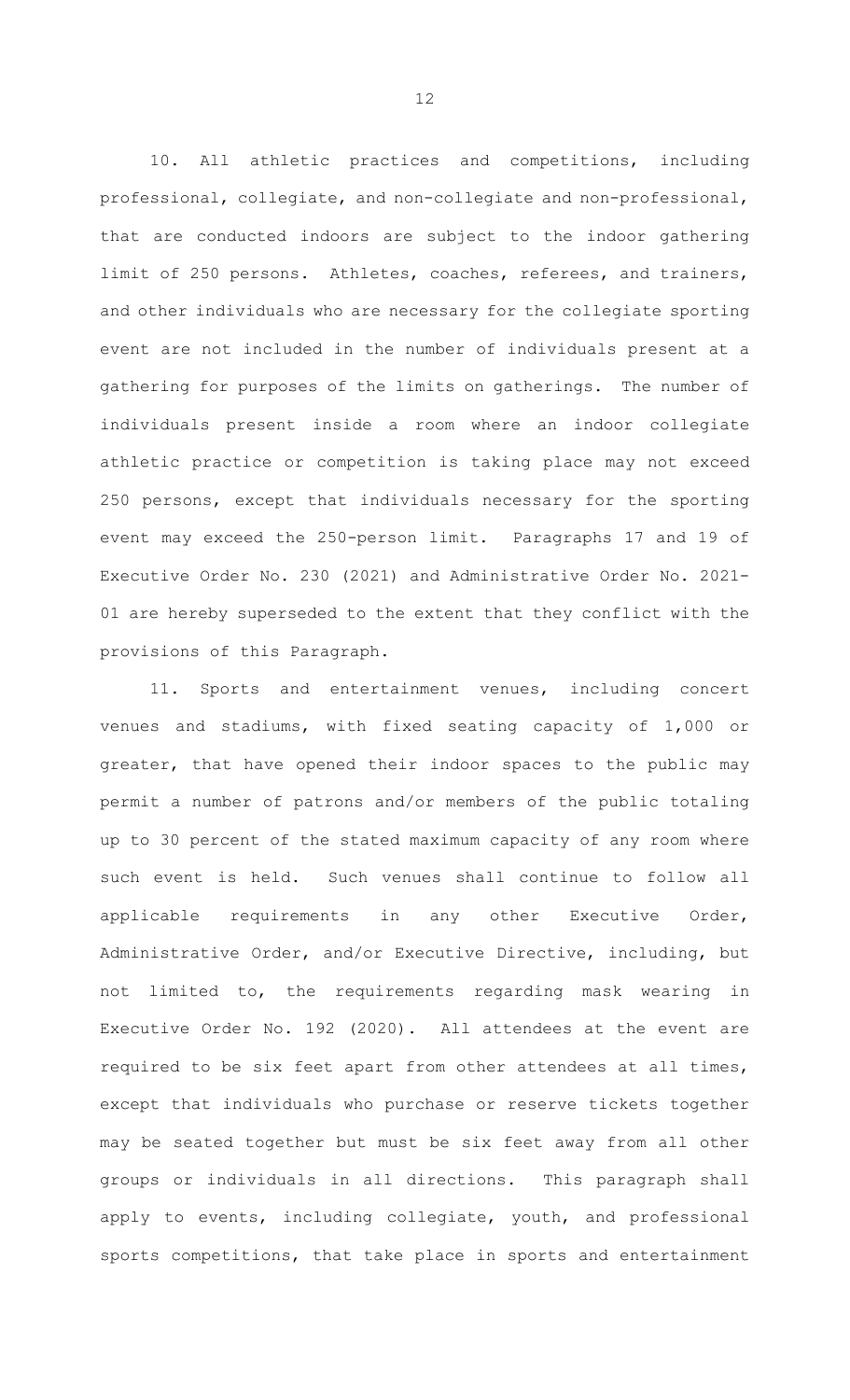venues with a fixed seating capacity of 1,000 persons or greater. Paragraph 8 of Executive Order No. 234 (2021) is hereby rescinded to the extent that it conflicts with the provisions of this Order.

12. Paragraph 1 of Executive Order No. 238 (2021) regarding the numerical limit on outdoor gatherings is hereby rescinded. No outdoor gathering may take place in the State, whether on public or private property, unless it adheres to all of the following rules:

- a. All attendees at the gathering are required to be six feet apart from other attendees, excluding those with whom an attendee has a close personal relationship, such as immediate family members, caretakers, household members, or romantic partners, as well as excluding a limited number of individuals organizing or maintaining the gathering;
- b. Where the outdoor gathering is a religious service or political activity, such as a protest, the gathering is not required to comply with Paragraph 12(a) of this Order; and
- c. All individuals at the gathering should wear face coverings at all times where other social distancing measures are difficult to maintain, in accordance with CDC recommendations, except where doing so would inhibit the individual's health or where the individual is under two years of age, and all attendees must wear such face coverings where required by another Executive Order.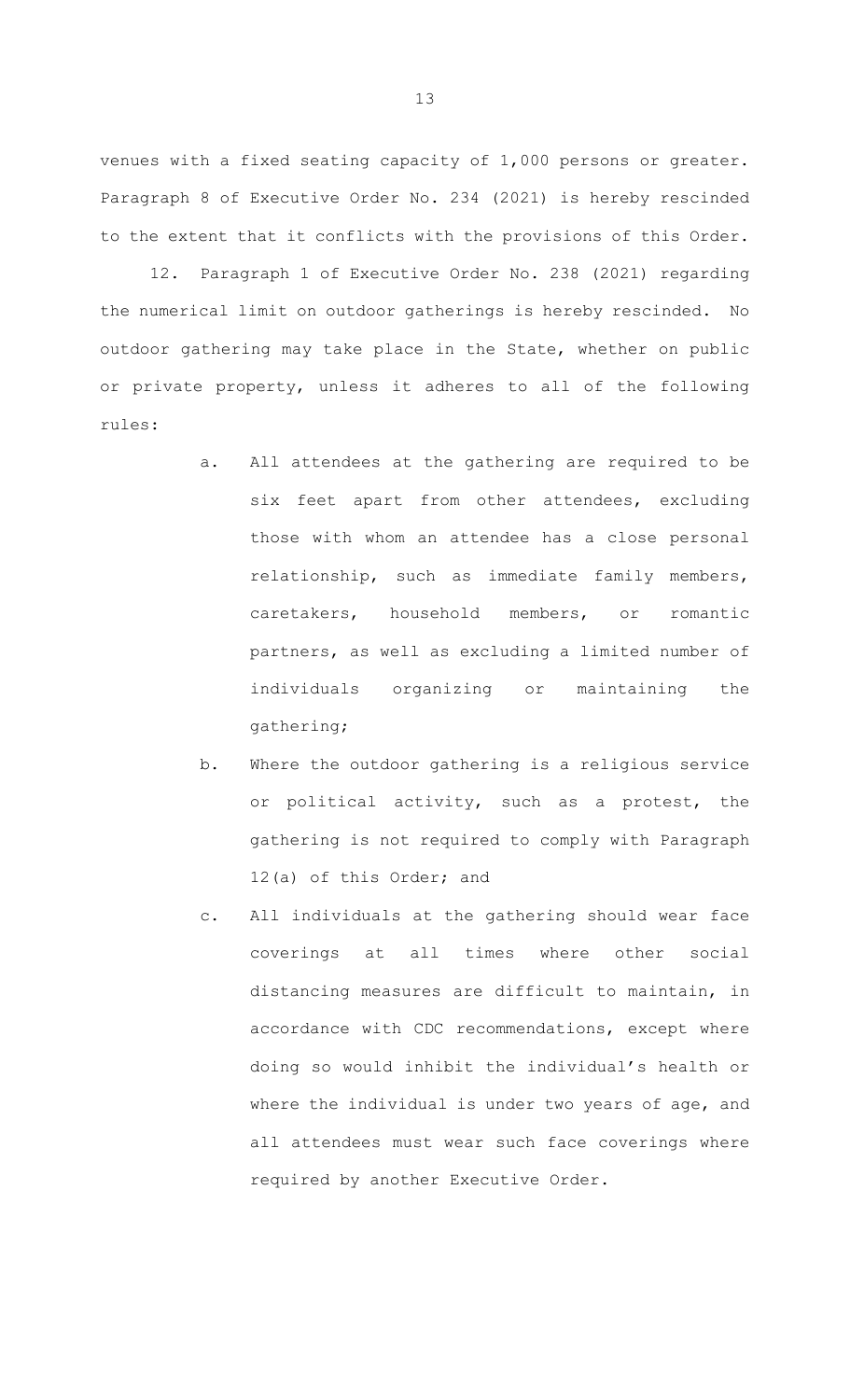13. Outdoor entertainment centers where performances are viewed or given, including movie theaters, performing arts centers, and other concert venues, must limit the number of patrons in any outdoor area where a performance is viewed or given to a number that ensures that all individuals or groups can remain six feet apart. Paragraph 2 of Executive Order No. 238 (2021) is hereby superseded to the extent that it conflicts with the provisions of this Order.

14. Recreational or entertainment businesses, and restaurants, cafeterias, dining establishments, food courts, bars, and public and private social clubs where events take place that utilize a licensed caterer or where such venue holds a license to prepare and serve food to the public, must limit the number of patrons participating in any outdoor celebration or similar private catered event to a number that ensures that individuals or groups can remain six feet apart. Paragraph 3 of Executive Order No. 238 (2021) is hereby superseded to the extent that it conflicts with the provisions of this Order.

15. All athletic practices and competitions, including professional, collegiate, and non-collegiate and non-professional, that are conducted outdoors must limit the number of attendees who are not athletes, coaches, referees, trainers, and other individuals who are necessary for the practice or competition to a number that ensures the individuals or groups can remain six feet apart. Paragraph 4 of Executive Order No. 238 (2021) and Administrative Order No. 2020-22 are hereby superseded to the extent that they conflict with the provisions of this Order.

16. Sports and entertainment venues, including concert venues and stadiums, with fixed seating capacity of 1,000 or greater, that have opened their outdoor spaces to the public must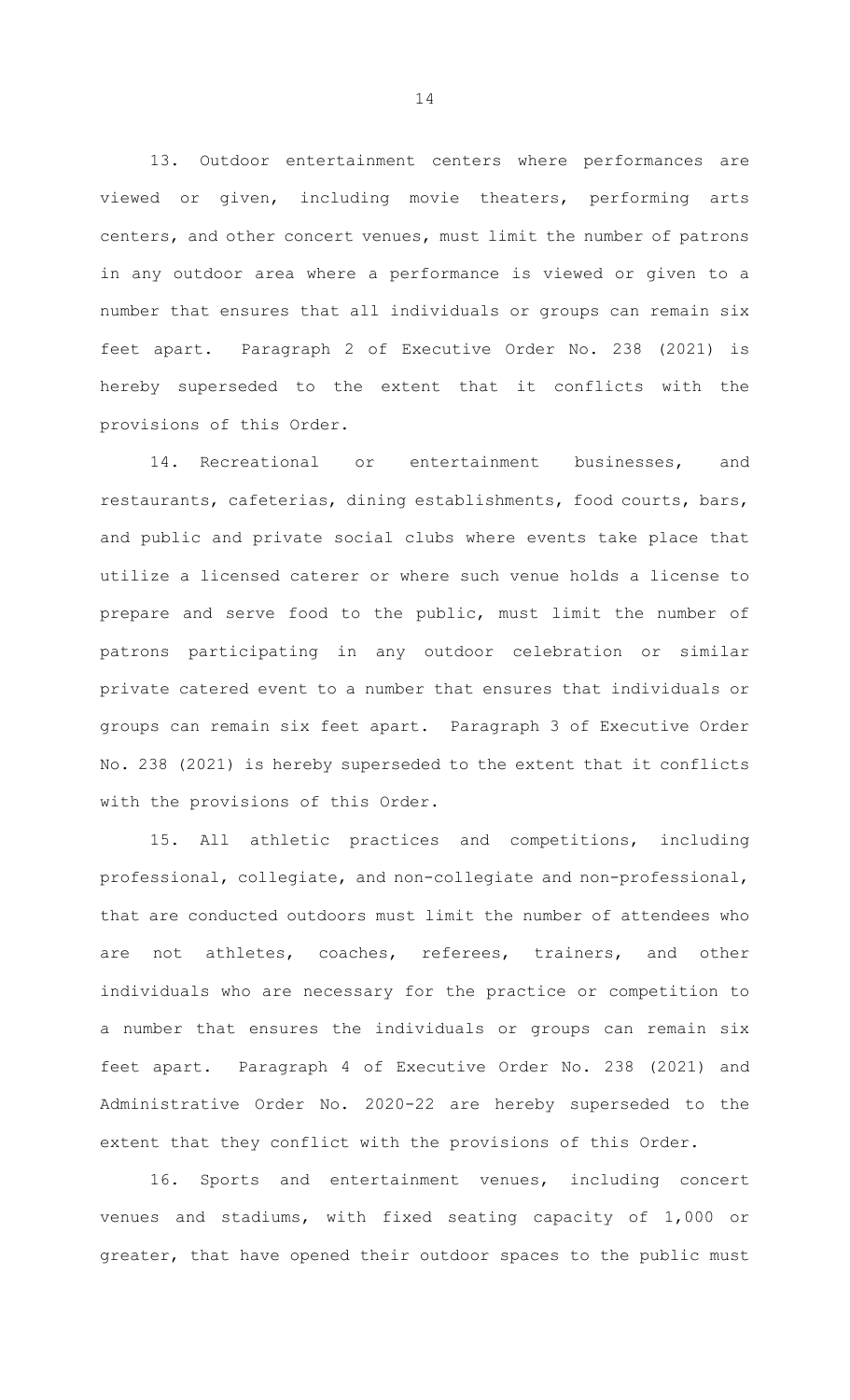limit attendance to a number that ensures the attendees or groups of attendees can remain six feet apart. Such venues shall continue to follow all applicable requirements in any other Executive Order, Administrative Order, and/or Executive Directive, including, but not limited to, the requirements regarding mask wearing in Executive Order No. 192 (2020). All attendees at the event are required to be six feet apart from other attendees at all times, except that individuals who purchase or reserve tickets together may be seated together, but must be six feet away from all other groups or individuals in all directions. This paragraph shall apply to events, including sports competitions and performances, that take place in sports and entertainment venues with a fixed seating capacity of 1,000 persons or greater. Paragraph 5 of Executive Order No. 238 (2021) is superseded to the extent that it conflicts with the provisions of this Order.

17. Paragraphs 5 and 6 of Executive Order No. 194 (2020) are hereby rescinded, and indoor interstate youth sports competitions, as defined in that Order, are permitted to resume subject to the limitations on capacity for such indoor competitions and the DOH's "Guidance for Sports Activities."

18. The State Director of Emergency Management, who is the Superintendent of State Police, shall have the discretion to make additions, amendments, clarifications, exceptions, and exclusions to the terms of this Order.

19. It shall be the duty of every person or entity in this State or doing business in this State and of the members of the governing body and every official, employee, or agent of every political subdivision in this State and of each member of all other governmental bodies, agencies, and authorities in this State of